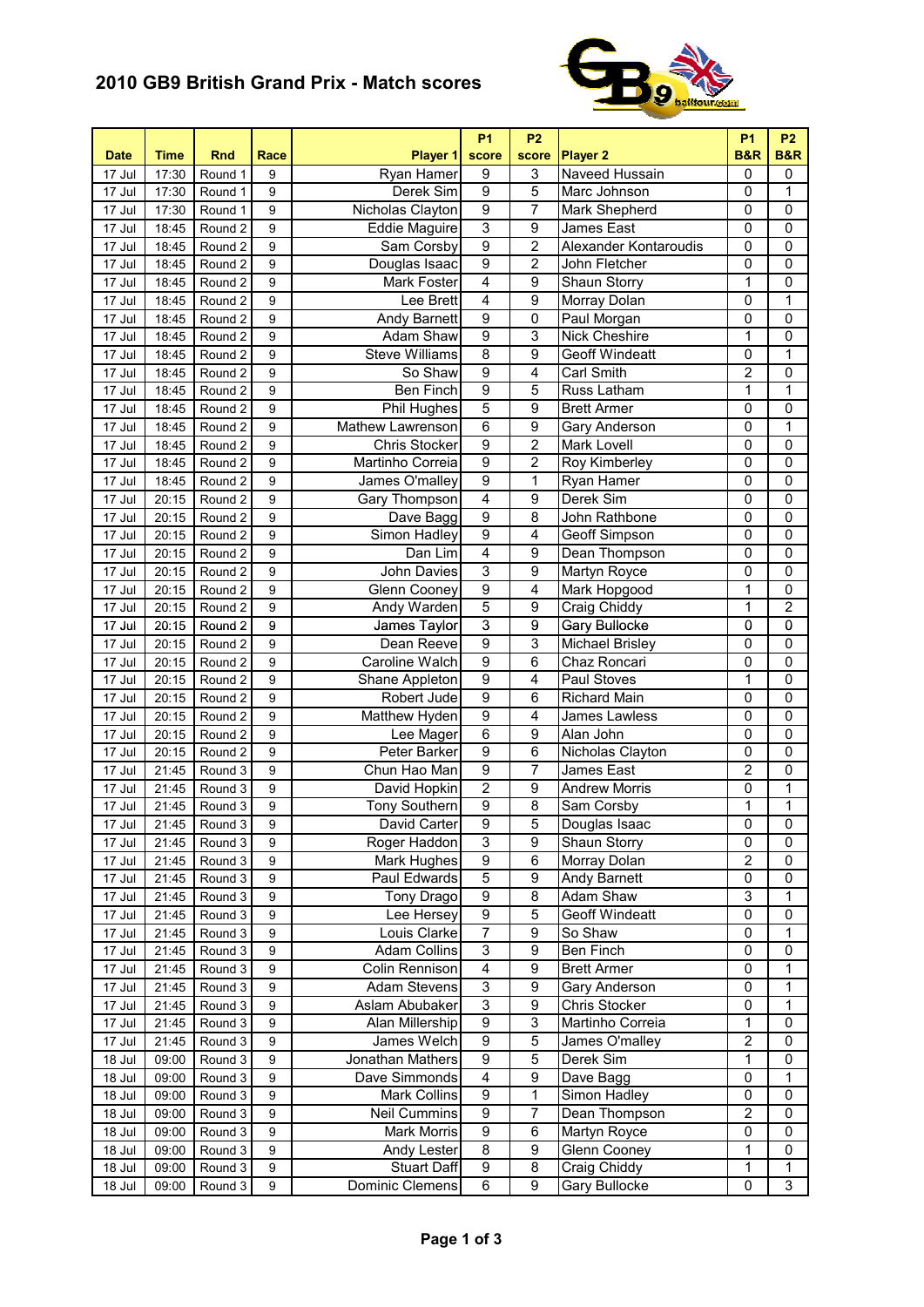## **2010 GB9 British Grand Prix - Match scores**



| <b>Date</b>        | Time           | <b>Rnd</b>         | Race           | Player 1                           | <b>P1</b><br>score      | <b>P2</b><br>score  | <b>Player 2</b>                | <b>P1</b><br><b>B&amp;R</b>      | <b>P2</b><br><b>B&amp;R</b> |
|--------------------|----------------|--------------------|----------------|------------------------------------|-------------------------|---------------------|--------------------------------|----------------------------------|-----------------------------|
| 18 Jul             | 09:00          | Round 3            | 9              | Simon Clarke                       | $\boldsymbol{9}$        | 8                   | Caroline Walch                 | 0                                | 0                           |
| 18 Jul             | 09:00          | Round 3            | 9              | Dave Nelson                        | $\overline{9}$          | 3                   | Mike Stanley                   | 1                                | $\pmb{0}$                   |
| 18 Jul             | 09:00          | Round 3            | 9              | Jonny Cooper                       | $\overline{2}$          | 9                   | Shane Appleton                 | $\mathbf 1$                      | 1                           |
| 18 Jul             | 09:00          | Round 3            | 9              | Lawrence Hinrichs                  | 6                       | $\overline{9}$      | Robert Jude                    | 0                                | 0                           |
| 18 Jul             | 09:00          | Round 3            | 9              | Robin Cripps                       | 5                       | $\overline{9}$      | Matthew Hyden                  | 0                                | $\overline{2}$              |
| 18 Jul             | 09:00          | Round 3            | 9              | <b>Benji Buckley</b>               | $\overline{9}$          | 5                   | Alan John                      | 0                                | $\overline{0}$              |
| 18 Jul             | 09:00          | Round 3            | 9              | <b>Neil Margossian</b>             | $\overline{9}$          | 7                   | Peter Barker                   | $\overline{1}$                   | $\overline{0}$              |
| 18 Jul             | 10:15          | Round 4            | 9              | Mark Gray                          | $\overline{9}$          | 3                   | Chun Hao Man                   | 0                                | 0                           |
| 18 Jul             | 10:15          | Round 4            | 9              | Mike Rogers                        | $\overline{7}$          | $\overline{9}$      | <b>Andrew Morris</b>           | $\overline{2}$                   | 0                           |
| 18 Jul             | 10:15          | Round 4            | 9              | <b>Steven Petty</b>                | $\overline{9}$          | $\overline{4}$      | Tony Southern                  | $\overline{2}$                   | $\mathbf{1}$                |
| 18 Jul             | 10:15          | Round 4            | 9              | Alan Coton                         | $\overline{9}$          | 0                   | David Carter                   | $\pmb{0}$                        | 0                           |
| 18 Jul             | 10:15          | Round 4            | 9              | Michael Valentine                  | 9                       | 7                   | Shaun Storry                   | $\mathbf 1$                      | 3                           |
| 18 Jul             | 10:15          | Round 4            | 9              | <b>Chris Cowie</b>                 | $\overline{9}$          | 4                   | Mark Hughes                    | $\overline{2}$                   | 0                           |
| 18 Jul             | 10:15          | Round 4            | 9              | Craig Osborne                      | 9                       | 6                   | Andy Barnett                   | $\mathbf 1$                      | $\mathbf{1}$                |
| 18 Jul             | 10:15          | Round 4            | 9              | Adam Benn Smith                    | $\overline{9}$          | 6                   | Lee Hersey                     | 0                                | $\overline{\mathbf{c}}$     |
| 18 Jul             | 10:15          | Round 4            | 9              | <b>Chris Melling</b>               | $\overline{9}$          | 0                   | So Shaw                        | 0                                | 0                           |
| 18 Jul             | 10:15          | Round 4            | 9              | <b>Matthew Ford</b>                | $\overline{9}$          | 8                   | Ben Finch                      | $\overline{\mathbf{c}}$          | 1                           |
| 18 Jul             | 10:15          | Round 4            | 9              | <b>Stewart Colclough</b>           | $\overline{9}$          | $\overline{4}$      | <b>Brett Armer</b>             | $\overline{2}$                   | 0                           |
| 18 Jul             | 10:15          | Round 4            | 9              | Damian Massey                      | $\overline{9}$          | 8                   | Gary Anderson                  | $\overline{2}$                   | $\overline{2}$              |
| 18 Jul             | 10:15          | Round 4            | 9              | Stephen Capaldi                    | $\overline{9}$          | 4                   | Chris Stocker                  | $\overline{0}$                   | 0                           |
| 18 Jul             | 10:15          | Round 4            | 9              | Ben Moore                          | $\overline{9}$          | 7                   | Alan Millership                | $\overline{2}$                   | 1                           |
| 18 Jul             | 10:15          | Round 4            | 9              | Darren Appleton                    | $\overline{9}$          | 7                   | James Welch                    | 3                                | $\overline{2}$              |
| 18 Jul             | 11:30          | Round 4            | 9              | Scott Higgins                      | 9                       | 6                   | Jonathan Mathers               | $\mathbf 1$                      | $\overline{c}$              |
| 18 Jul             | 11:30          | Round 4            | 9              | Luke Rollison                      | 9                       | 6                   | Dave Bagg                      | $\overline{1}$                   | $\overline{1}$              |
| 18 Jul             | 11:30          | Round 4            | 9              | Kevin Uzzell                       | 9                       | 3                   | <b>Mark Collins</b>            | $\overline{2}$                   | 0                           |
| 18 Jul             | 11:30          | Round 4            | 9              | Chris Buckmaster                   | 8                       | 9                   | <b>Neil Cummins</b>            | $\overline{0}$                   | 1                           |
| 18 Jul             | 11:30          | Round 4            | 9              | Phil Burford                       | $\overline{9}$          | 1                   | <b>Mark Morris</b>             | $\overline{2}$                   | $\overline{0}$              |
| 18 Jul             | 11:30          | Round 4            | 9              | Imran Majid                        | $\overline{9}$          | 6                   | Glenn Cooney                   | $\mathbf 1$                      | $\overline{0}$              |
| 18 Jul             | 11:30          | Round 4            | 9              | Karl Boyes                         | $\overline{9}$          | 3                   | <b>Stuart Daff</b>             | 3                                | $\mathbf 0$                 |
| 18 Jul             | 11:30          | Round 4            | 9              | Philip Morgan                      | $\overline{9}$          | $\overline{2}$      | Gary Bullocke                  | 1                                | 0                           |
| 18 Jul             | 11:30          | Round 4            | 9              | James Kay                          | $\overline{9}$          | $\overline{2}$      | Dean Reeve                     | 0                                | 0                           |
| 18 Jul             | 11:30          | Round 4            | 9              | Jayson Shaw                        | 6                       | 9                   | Dave Nelson                    | 0                                | 2                           |
| 18 Jul             | 11:30          | Round 4            | 9              | Paul Williams                      | 3<br>$\overline{9}$     | 9                   | Shane Appleton                 | 1                                | 1                           |
| 18 Jul             | 11:30          | Round 4            | 9<br>9         | Jason Howard<br>Andrew Worthington | $\overline{8}$          | 1<br>$\overline{9}$ | Robert Jude                    | $\overline{2}$<br>$\overline{1}$ | 0<br>3                      |
| 18 Jul             | 11:30          | Round 4            | 9              | Andrew Appleton                    | $\overline{9}$          | 7                   | Matthew Hyden<br>Benji Buckley | 3                                | $\overline{2}$              |
| 18 Jul<br>$18$ Jul | 11:30<br>11:30 | Round 4<br>Round 4 | $\overline{9}$ | Daryl Peach                        | $\overline{9}$          | $\overline{6}$      | Neil Margossian                | $\overline{3}$                   | $\overline{\mathbf{1}}$     |
|                    |                |                    | 9              |                                    | $\overline{5}$          | 9                   | <b>Andrew Morris</b>           | 1                                | 0                           |
| 18 Jul<br>18 Jul   | 13:00<br>13:00 | Last 32<br>Last 32 | 9              | Mark Gray<br><b>Steven Petty</b>   | $\overline{9}$          | 4                   | Alan Coton                     | $\overline{2}$                   | 2                           |
| 18 Jul             | 13:00          | Last 32            | 9              | Michael Valentine                  | $\boldsymbol{9}$        | 3                   | Chris Cowie                    | $\overline{2}$                   | 1                           |
| 18 Jul             | 13:00          | Last 32            | 9              | Craig Osborne                      | 5                       | 9                   | Tony Drago                     | 0                                | $\overline{2}$              |
| 18 Jul             | 13:00          | Last 32            | 9              | Adam Benn Smith                    | $\overline{7}$          | 9                   | <b>Chris Melling</b>           | 0                                | $\overline{2}$              |
| 18 Jul             | 13:00          | Last 32            | 9              | Matthew Ford                       | $\overline{7}$          | $\overline{9}$      | Stewart Colclough              | 3                                | 1                           |
| 18 Jul             | 13:00          | Last 32            | 9              | Damian Massey                      | $\overline{9}$          | $\overline{5}$      | Stephen Capaldi                | $\overline{0}$                   | $\overline{0}$              |
| 18 Jul             | 13:00          | Last 32            | 9              | Ben Moore                          | $\overline{\mathbf{8}}$ | $\overline{9}$      | Darren Appleton                | $\mathbf{1}$                     | 1                           |
| 18 Jul             | 13:00          | Last 32            | 9              | <b>Scott Higgins</b>               | 9                       | $\overline{2}$      | Luke Rollison                  | $\mathbf 1$                      | 0                           |
| 18 Jul             | 13:00          | Last 32            | 9              | Kevin Uzzell                       | 0                       | 9                   | <b>Neil Cummins</b>            | 0                                | 0                           |
| 18 Jul             | 13:00          | Last 32            | 9              | Phil Burford                       | $\boldsymbol{9}$        | 3                   | Imran Majid                    | 1                                | 1                           |
| 18 Jul             | 13:00          | Last 32            | 9              | Karl Boyes                         | $\boldsymbol{9}$        | 5                   | Philip Morgan                  | 1                                | 0                           |
| 18 Jul             | 13:00          | Last 32            | 9              | James Kay                          | $\boldsymbol{9}$        | 1                   | Simon Clarke                   | $\overline{2}$                   | 0                           |
| 18 Jul             | 13:00          | Last 32            | 9              | Dave Nelson                        | $\boldsymbol{9}$        | 8                   | Shane Appleton                 | $\mathbf{1}$                     | 0                           |
| 18 Jul             | 13:00          | Last 32            | 9              | Jason Howard                       | $\overline{9}$          | $\overline{2}$      | Matthew Hyden                  | 3                                | 0                           |
| 18 Jul             | 13:00          | Last 32            | 9              | Andrew Appleton                    | $\boldsymbol{2}$        | 9                   | Daryl Peach                    | $\pmb{0}$                        | 1                           |
| 18 Jul             | 14:30          | Last 16            | 9              | <b>Andrew Morris</b>               | $\,6$                   | 9                   | <b>Steven Petty</b>            | 1                                | 0                           |
| 18 Jul             | 14:30          | Last 16            | 9              | Michael Valentine                  | $\overline{4}$          | 9                   | Tony Drago                     | $\pmb{0}$                        | 0                           |
| 18 Jul             | 14:30          | Last 16            | 9              | <b>Chris Melling</b>               | $\overline{9}$          | $\overline{2}$      | Stewart Colclough              | $\overline{1}$                   | $\pmb{0}$                   |
| 18 Jul             | 14:30          | Last 16            | 9              | Damian Massey                      | 5                       | 9                   | Darren Appleton                | $\overline{2}$                   | $\overline{2}$              |